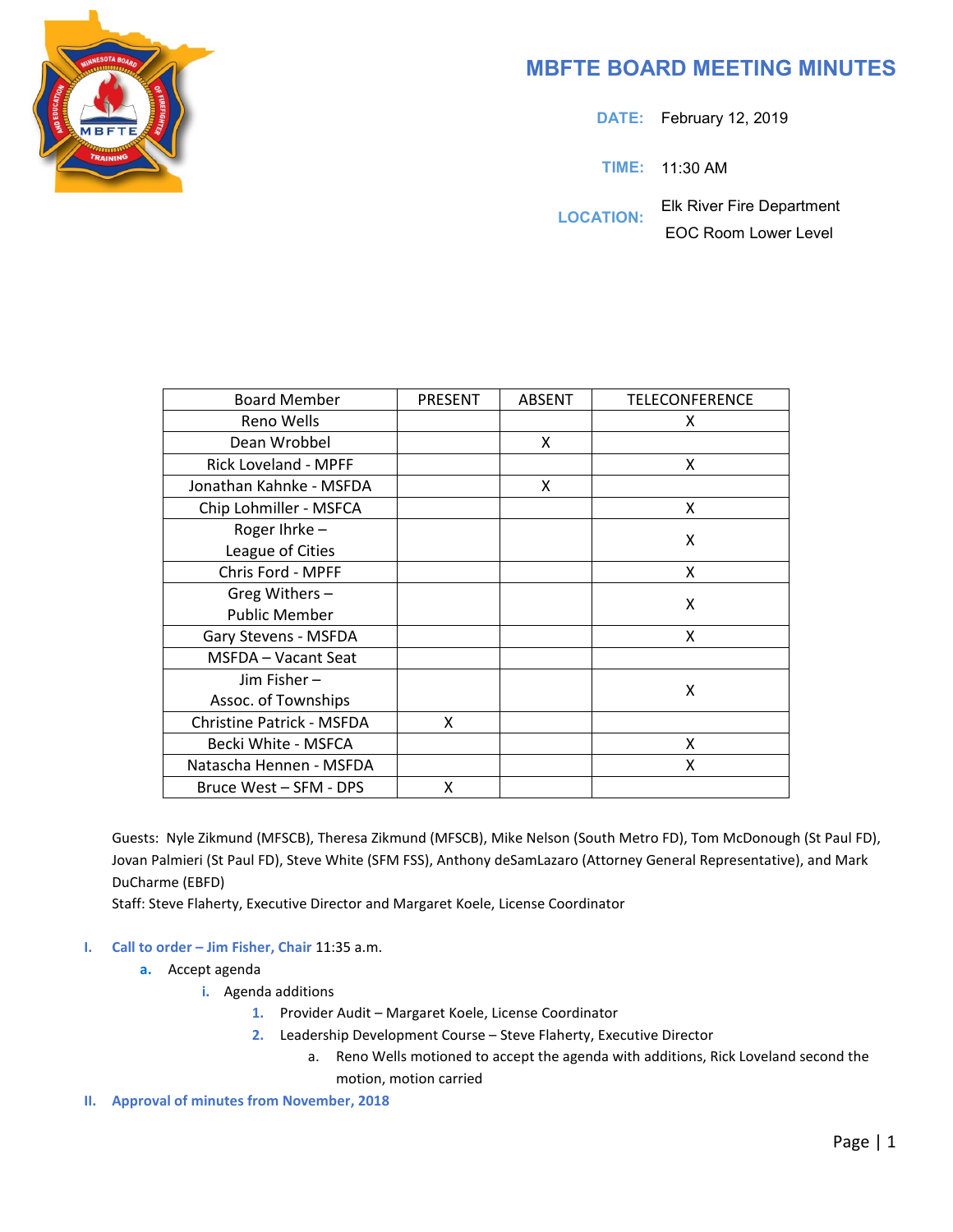a. Rick Loveland motioned to approve minutes as written, Reno Wells second the motion, motion carried

## **III. Reports**

- **a.** Treasurer, Becki White
	- **i.** Financials are in order
	- **ii.** FSA balance, Marshal West
		- **1.** \$8,076,833.15 includes the firework sales tax revenue to date, which were \$38,374.52 of the total
	- **iii.** Larry Freund, DPS Chief Financial Officer, on long range financials for license revenue account
		- **1.** The license account does in fact carry over year to year (answer from last meeting question)
			- **a.** Steve Flaherty, Executive Director commented that Larry Freund had a conversation with Margaret Koele, License Coordinator and this will be just an administrative move of funding from the reimbursement account to the license account
- **b.** Executive Director, Steve Flaherty
	- **i.** Leadership course is finishing up two cohorts, more discussion later in agenda
	- **ii.** EMS invoices \$82,000 which is an increase from last year
	- **iii.** We are a bit ahead of last year with reimbursements
	- **iv.** Sourcewell funding is going well in region five
	- **v.** NFPA 1001 program has picked up and we are at capacity of students
	- **vi.** We have surpassed the Instructor I and II funding that was budgeted
	- **vii.** We have had a couple submissions from the Conference & Seminar funding
	- **viii.** 40 live burns are on the wait list for this fiscal year
	- **ix.** Margaret Koele, License Coordinator, has been working with the programmer on the online qualified instructor program and it should be ready to go, except for testing as we roll it out
	- **x.** Margaret Koele, License Coordinator, has completed the provider audit which will be discussed later in the agenda
	- **xi.** Steve Flaherty, Executive Director, will be meeting again with each board member to keep communication open
	- **xii.** Steve Flaherty, Executive Director is coming up on five years with the MBFTE and would like to thank the board for the support, as the Executive Director, it has been the best fire service experience in his career and looks forward to continuing the good work the board has done
- **c.** Executive Committee, Chair Jim Fisher
	- **i.** We had a productive meeting with the AG representative
		- **1.** Certification verses examination in statute language, the Executive Committee would recommend staying with the current language in statute "certification examination"
		- **2.** Leadership Development issues discussed, with regard to the location we currently use for the course
		- **3.** Timeline for the RFP for the online learning management program
- **d.** Licensing/License Review/Legislative Committee, Chair Natascha Hennen
	- **i.** Legislative update on MBFTE and DNR statutes
		- **1.** Discussion on terminology changes for "full time" and "non-full time" firefighters for more clarity
		- **2.** There was a meeting with the MFSCB and the AG office representative regarding terminology of certification examination or examination to get certified
			- **a.** The AG representative did not see any difference in statute intent using either language
		- **3.** License Committee is recommending that all revisions be approved by the board to move forward with legislation
			- **a. Rick Loveland motioned to move forward with the legislative changes as recommended by the License Committee, Roger Ihrke second the motion, motion carried**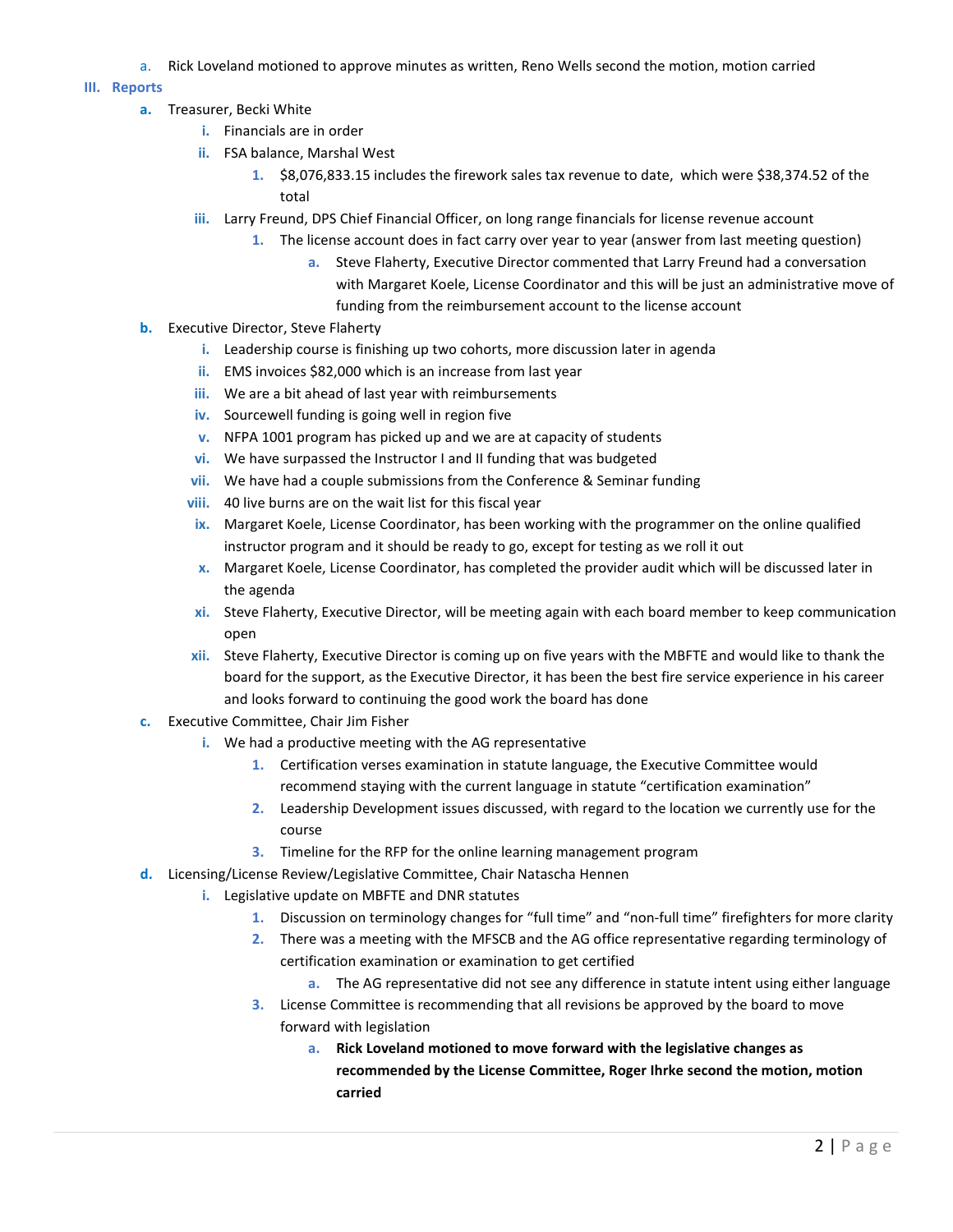- **i.** Rick Loveland forwarded the revisions to MPFF President Chris Parson and Brian Rice
- **4.** Margaret Koele, License Coordinator, has designed a new license card and will be moving forward with that for FY20
- **e.** Training Committee, Chair Jim Fisher
	- **i.** Leadership Development with more discussion later in the agenda
- **f.** Fire Service Specialist Report Steve White, SFM FSS
	- **i.** Steve White has been with the SFM as the fourth Fire Service specialist for five months
	- **ii.** 2019 have had some big fires (Perham, Menahga, Walker, Bemidji, and Glenwood)
	- **iii.** Washer & Dryer grant program has been completed with \$600,000 in grant funds used for departments to get a washer, dryer or both
	- **iv.** Mutual aid conversations are happening around the State of Minnesota
	- **v.** Peer reviews for the FEMA grant have been put off due to the shut down, so we are waiting for it to be rescheduled
	- **vi.** 90 departments with 208 attendees were at the Alexandria Fire Officer School
		- 1. Next Fire Officer School in Duluth next month
	- **vii.** 64 departments still have not done their reporting into the elite system, we are working on compliance
	- viii. Youth Fire Protection group has training coming up in St Cloud on March 25<sup>th</sup>
	- **ix.** Governor Conference is this week
	- **x.** CISM: MnFire: participated in MnFire Suicide Summit providing information and sharing experiences
	- **xi.** Staging meeting for rail incidents/full scale staging team drill will be held on March 4thl
	- **xii.** SFMD conducted a risk assessment at the request of the Governor, information was passed onto DPS
	- **xiii.** SFMD will have a booth at the AMEM conference to get more involved with emergency management
- **IV. Public comment**
	- **a.** Mark DuCharme Executive Committee Chair of MFSCB, wanted to say on behalf of the MFSCB, that they appreciate
	- the cooperation and interworking with MBFTE and wanted to thank the board for all they do
- **V. Old business**
	- a. RFP Update (Discussion Only) Steve Flaherty, Executive Director
		- **i.** MNIT meeting has completed the final draft and here is the project timeline (already board approved to move forward)
			- 1. February 14, 2019 Board informed of timeline
			- 2. April 2019 proposals reviewed and scored
				- a. Committee formed consisting of:
					- i. Executive Director (MBFTE)
					- ii. Executive Committee Chair
					- iii. Training Committee Chair
					- iv. Another state agency representative that has used a similar program and done a similar RFP
					- v. MNIT representative
			- 3. May 2019 Board receives preliminary info on results and authorizes interviews
			- 4. June 2019 Interviews and demonstrations
			- 5. July 2019 Contract negotiations
			- 6. August 2019 Board authorizes FY2020 funding for the special project and authorizes contract
			- 7. September 2019 work begins
- **VI. New business**
	- **a.** Election of Officers
		- **i.** Chair
			- **1.** Jim Fisher nominated for Dean Wrobbel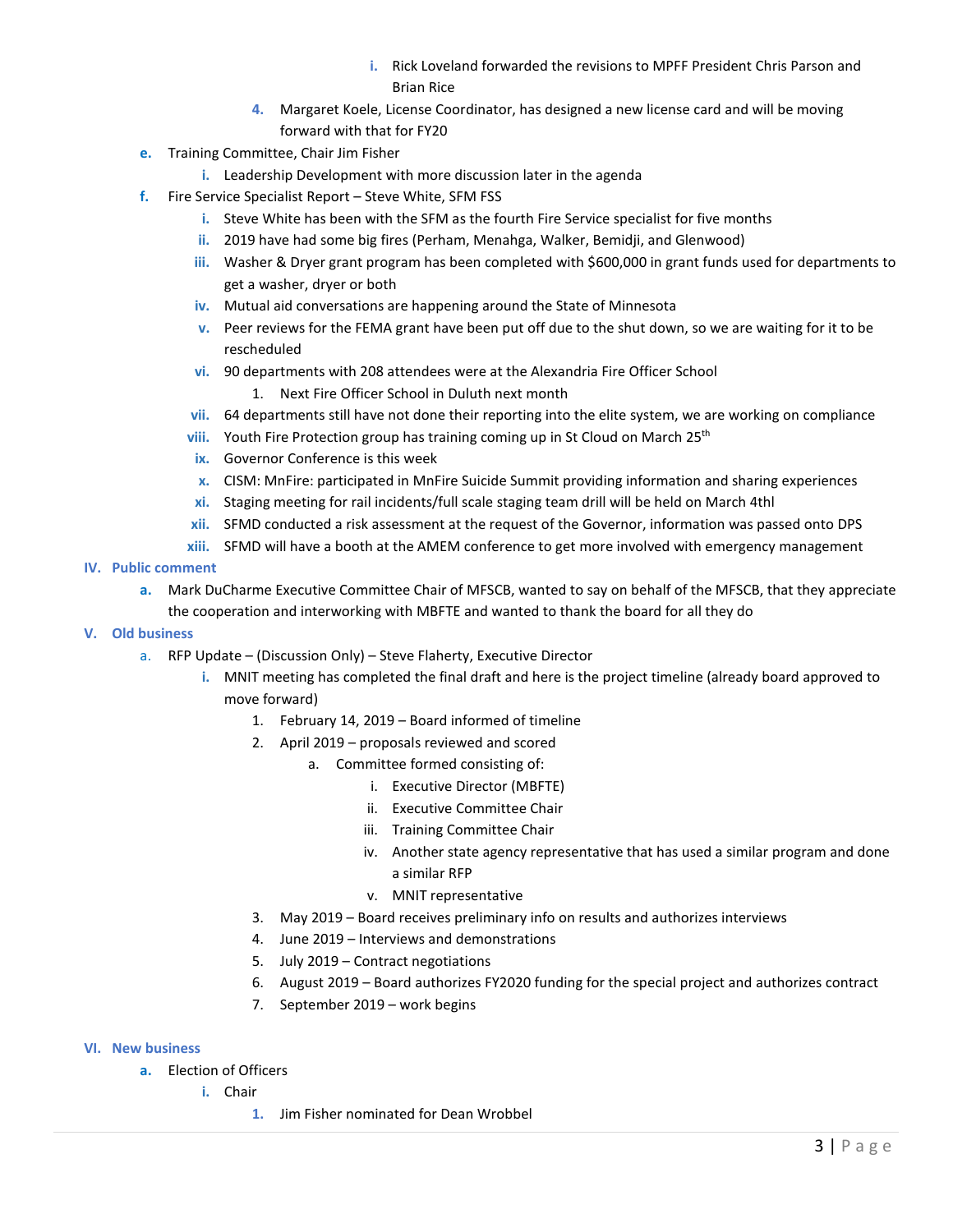- **a.** Rick Loveland motioned white ballot, Natascha Hennen second, motion carried
- **ii.** Vice Chair
	- **1.** Rick Loveland nominated Jim Fisher
		- **a.** Greg Withers second Rick Loveland nomination, Rick Loveland motioned white ballot, Becki White second the motion, motion carried
- **iii.** Secretary
	- **1.** Natascha nominated Christi Patrick,
		- **a.** Rick Loveland second motion, Rick Loveland white ballot, Greg Withers second motion, motion carried
- **b.** The new Chair will assign members to the committees according to bylaws
	- **i.** Board members are to email Margaret Koele, License Coordinator if they wish to be on the License/Legislative or Training Committee
- **c.** Leadership Development Steve Flaherty, Executive Director
	- **i.** Proposed to the Training and Executive Committee to move the leadership training away from Camp Ripley, due to logistical issues meeting there
		- 1. Issues with cancellation of hotel rooms last minute, contracts not being upheld due to military precedence and meeting rooms being changed last minute
			- a. Had to book rooms at the hotel off base day of the course when the room reservations at Camp Ripley were deleted by accident
			- b. Had to move to six packs from the hotel rooms due booking issues at the time we were contracted to be there
		- 2. Currently we have two classes of 16 students
			- a. Proposal is to have one class of 24 students
		- 3. \$8000 savings to move offsite from Camp Ripley
			- a. Savings in the instruction cost from M-State having instructors come to a location twice for the courses, now would only need to come once
			- b. Makes the program portable to do classes regionally
		- 4. Logistically it will make it easier to administer the program
	- **ii.** Would like this proposal considered at the August budget meeting, if the Leadership Course is approved for funding by the board
- **d.** Provider Audit Margaret Koele, License Coordinator
	- **i.** \$853,732 (17%) total student figure that have not complete the program, per our database information
		- 1. Students dropped, transferred, deployed or incomplete
			- a. Paid for student prior to the course completion and the scenarios listed above occurred i. The board no longer has this process in place going forward
		- 2. Pre-bills of students we paid, but students did not finish the program
			- a. The board has changed the program and no longer pays providers or MFSCB before the course or certification takes place
				- i. Reimbursement is to departments only after the student completes the course and passes the certification
					- 1. The providers and MFSCB are to enter in the information to the data base for tracking the students completing the course and passing certification
						- a. Programming has been implemented to report students that have completed the course and passed certification to get reimbursed:
							- i. Based on the entry being completed by the provider and MFSCB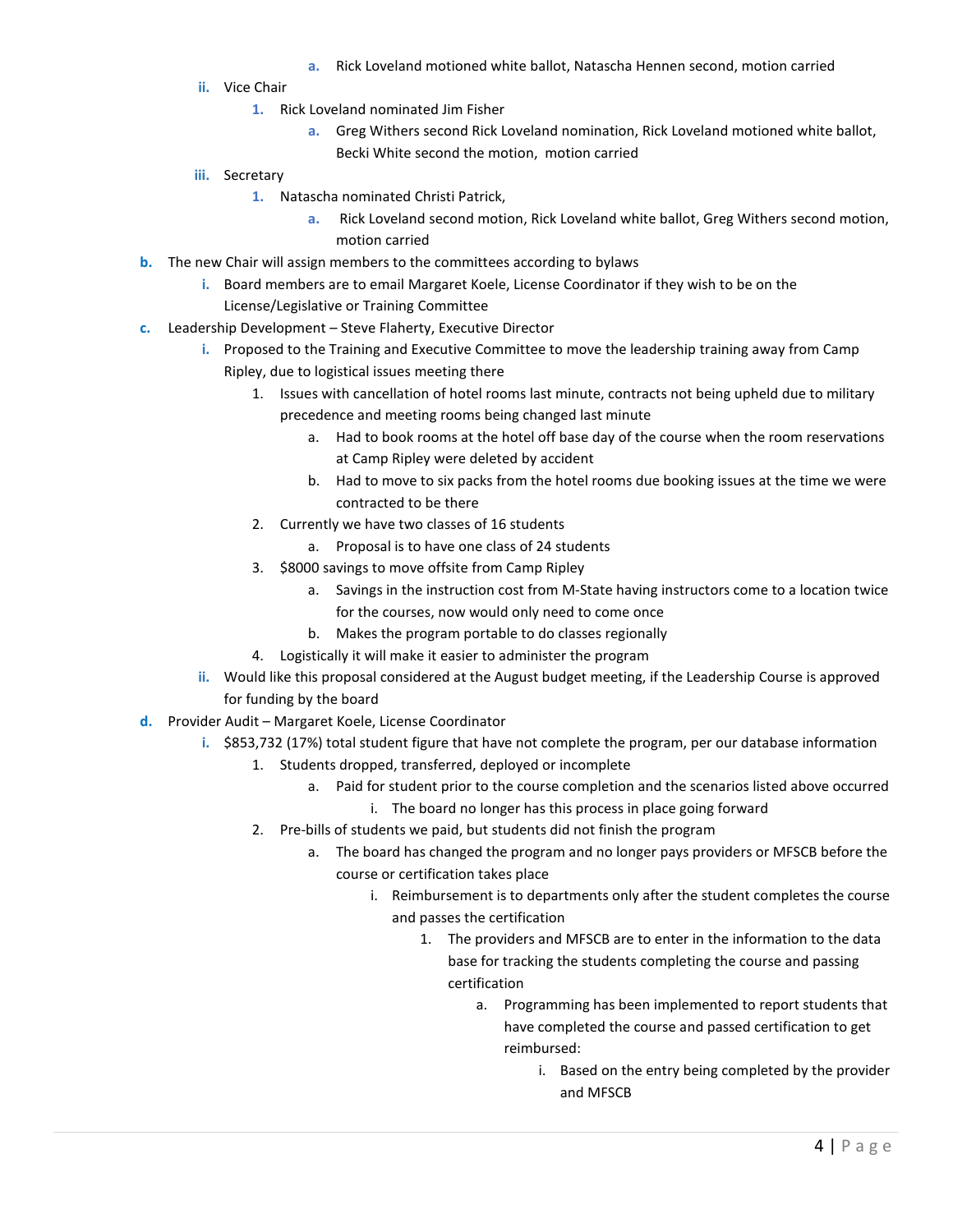- ii. Providers enter student information, check boxes for completion of courses and enter live burn dates
- iii. MFSCB enters pass/fail dates and incompletes or missing of certification requirements to complete
- 3. Providers not completing the information in the data base, as required
	- a. We cannot prove the students finished if the data was not entered
	- b. A provider would not complete the information on the course, as they allow the students to take the exam, even though they did not complete the course
	- c. Providers did not enter live burn dates as required
	- d. MFSCB had students that did not complete all the requirements for certification
		- i. Going forward: providers and MFSCB will need to complete the student data entry in order for the departments to get reimbursed for completed students that have gone through their NFPA1001 course or certification
			- 1. Checking off they courses are complete and dates entered
- 4. Students paid for twice to different providers or the same provider different fiscal years
	- a. Programming fixed to identify any duplicate students entered, so we can follow up if the names are the same person or not
	- b. If we see the same person entered the provider will be contacted and that student not reimbursed twice for this program
	- c. Steve Flaherty, Executive Director, will talk to those providers, we have found that were paid for duplicate students found from this audit
- 5. The audit help uncover some inefficiencies and if state audited, the board has done their due diligence to fix or change processes, so these inefficiencies do not happen again going forward

6. Steve Flaherty, Executive Director, commented that Margaret Koele, has worked many hours with the providers, certification board and going over data to get this information gathered

- a. Some of these numbers for the providers is simply the fact they were not being as diligent about updating the data base records as we had requested them to do
- b. This is a snapshot of the last three years we audited
	- i. Gary Stevens would like to see this as to number of students rather than the financial piece
		- 1. Steve Flaherty, Executive Director replied total students through the program were: 1088 students FY16; 1236 FY17;919 FY18
	- ii. Reno Wells asked what are the boards options
		- 1. Steve Flaherty, Executive Director, commented that the board could ask for the funds back, but that could promote some negative backlash from the fire service
			- a. The board could acknowledge that the process we were doing did not account for the issues that arose, but the program has been fixed to address those issues moving forward
		- 2. Jim Fisher commented it is a learning curve and we can only make things better
		- 3. Reno Wells has an issue of individuals that did not do anything and we were billed, this is a lot of money. What is the board's liability with all this? Also, the board needs to convey to the vendors we use that this will not be tolerated again
		- 4. Greg Withers agrees with Reno Wells comment, and would like a written report with this information from the Executive Director, as well as the recommendation of the Executive Director. I agree with the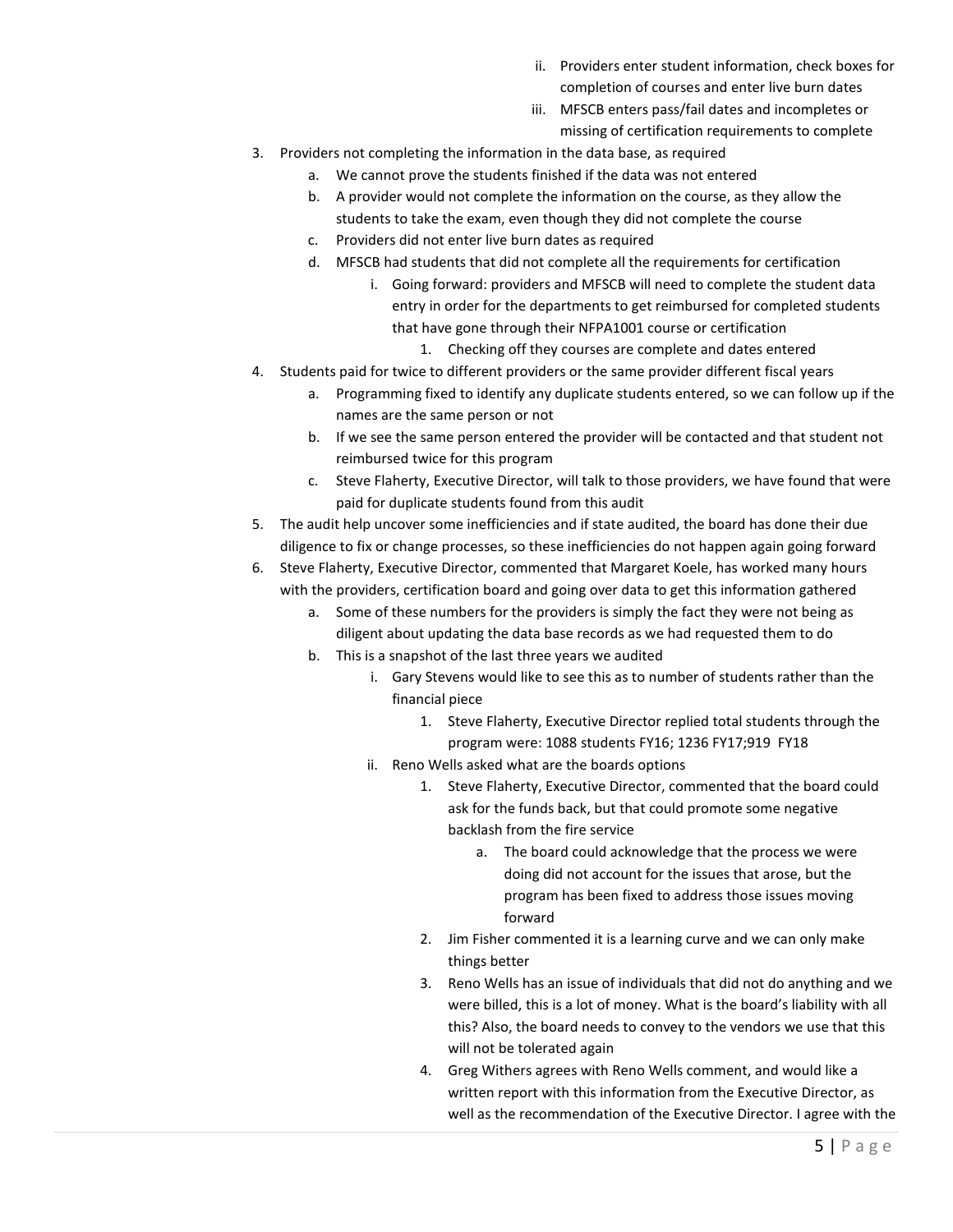recommendation to not do anything this time, but we point out in the report that 17% of the money was lost and this will not happen again in the future

- a. Steve Flaherty, Executive Director, agreed to write up a written report based on Margaret Koele, License Coordinator's, findings, for the board and knows in the future the number will be zero as we have changed our processes so that it cannot happen again
- iii. Natascha Hennen would like included in the written report of what the issues were and how MBFTE changed programming to fix the issues that occurred, also do another audit in another year or two
- iv. Reno Wells would like the vendors put on notice of what was found during this audit, it is not a forgiveness, if we get audited by the state and the state decides to take any action we may go back to the providers on this issue
	- 1. Anthony deSamLazaro commented he could look into this issue if the board so chooses, he is not aware of the statutory agreements as to the reimbursements
	- 2. Margaret Koele, License Coordinator, commented that is being specified in this legislation session, per Michelle Owens the last AG representative we had
- v. Chris Ford commented if there is a form or variance that we could send to the departments on the students as to why they did not complete the course or certification
	- 1. Margaret Koele, License Coordinator, commented that is between the providers and the departments, as the departments hired the provider to do the course for their students
	- 2. Steve Flaherty, Executive Director, commented that there would be a large amount of excuses and the amount of work to go back to all the students that my no longer be with that department any longer
- vi. Rick Loveland commented this has now been addressed and the processes fixed in order to move forward
- vii. Reno Wells commented that we identified the problem, we have put safeguards in place to correct it, but also identified a lot of money paid out for something that did not meet what the board had set forth, my concern is what authority do we have to move forward without taking any action on this situation
- viii. Roger Ihrke commented that any education cost money, part of it is our education, this was spent on individuals that did not complete and they may have attended a class, so they learned something. Also many are volunteers, how can you go back to the individual or department for a person that quit, or did not attend classes. It is a concern, but we need to move on from this, as the process has been fixed
- ix. Gary Stevens commented this has been a learning curve for the vendors and the board, should also be a learning curve for the departments of who they select to go through the program
- x. Natascha Hennen commented that Margaret Koele has done a great job identifying the issues and Rick Loveland has commented that the providers are aware of this issue we need to move on, the funds are gone, we are not going after the money and we have a process in place to not let this happen again